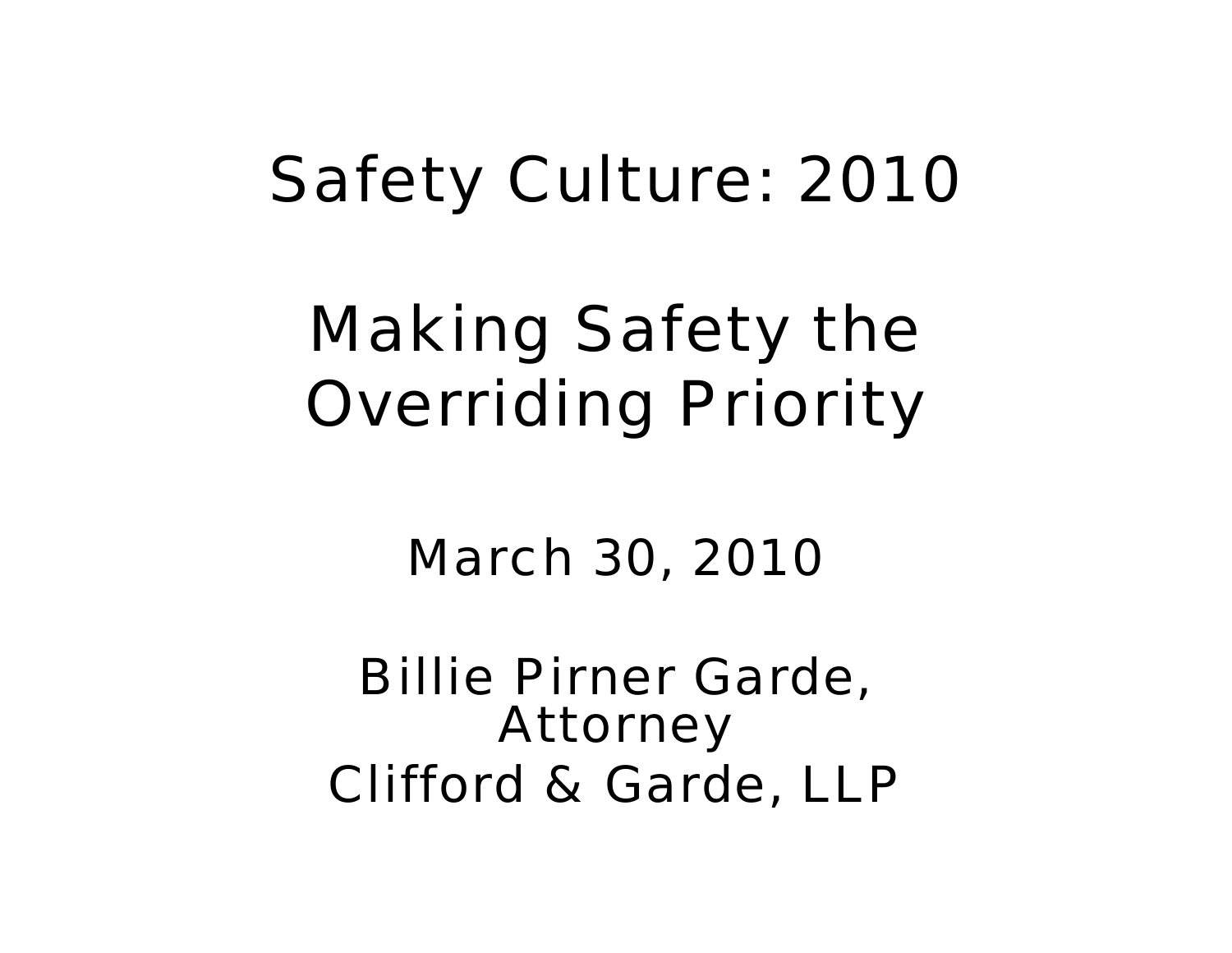## Safety Culture Workshop

- Congratulations and Recognition!
- Extraordinary success as a facilitated workshop involving all stakeholders
	- –Meaningful participation by all
	- – Wide range of views at the policy level
	- – Significant interaction between impacted groups
	- –Transparency and collaboration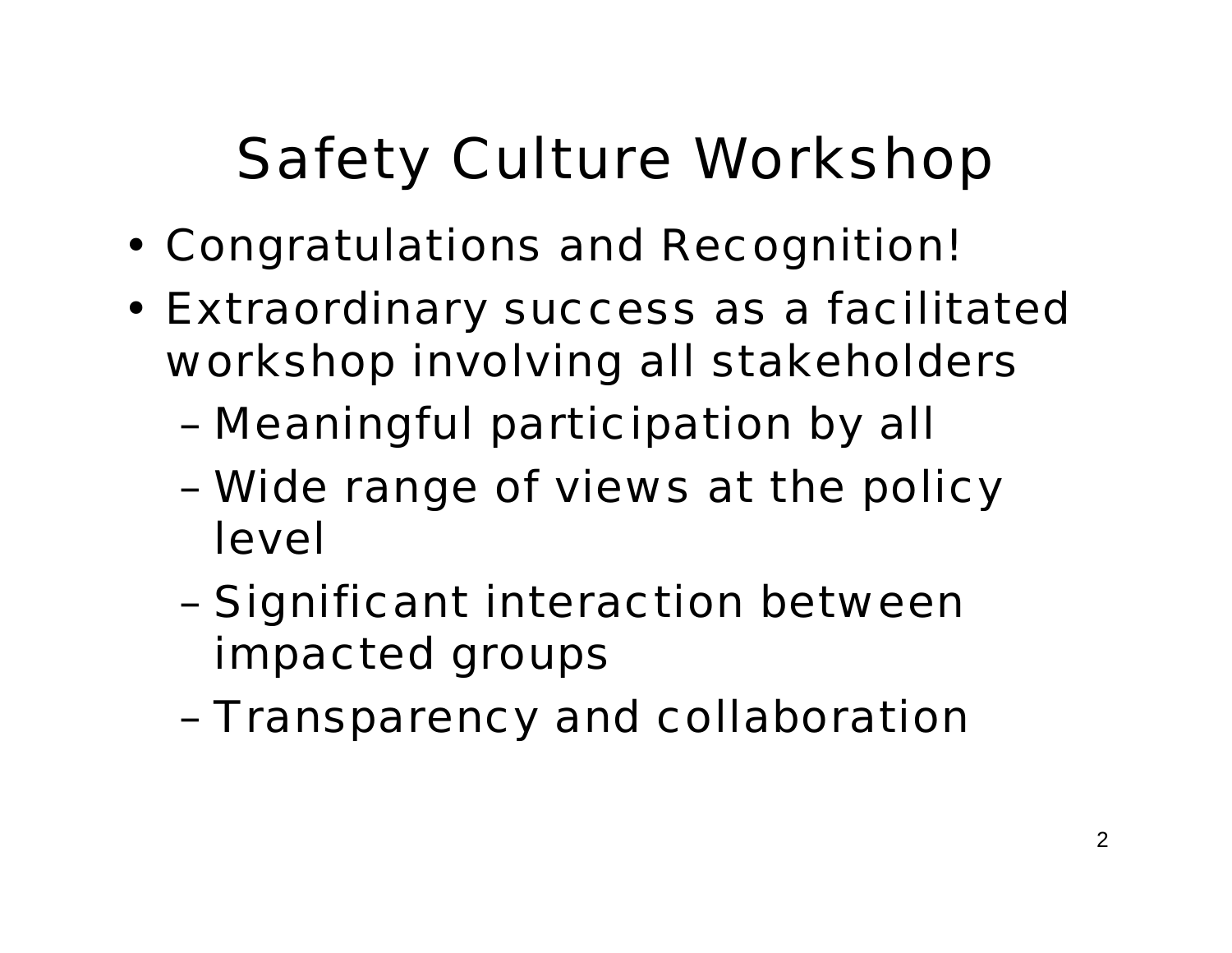## Draft Safety Culture Policy Statement

- Definition of Draft Safety Culture Policy Statement a good exercise
	- –Compromises all had sound basis
	- – Removal of special reference to "security culture" appropriate in draft statement
	- – Agree with draft statement, with following exception:
		- •"Safety as the overriding priority…….."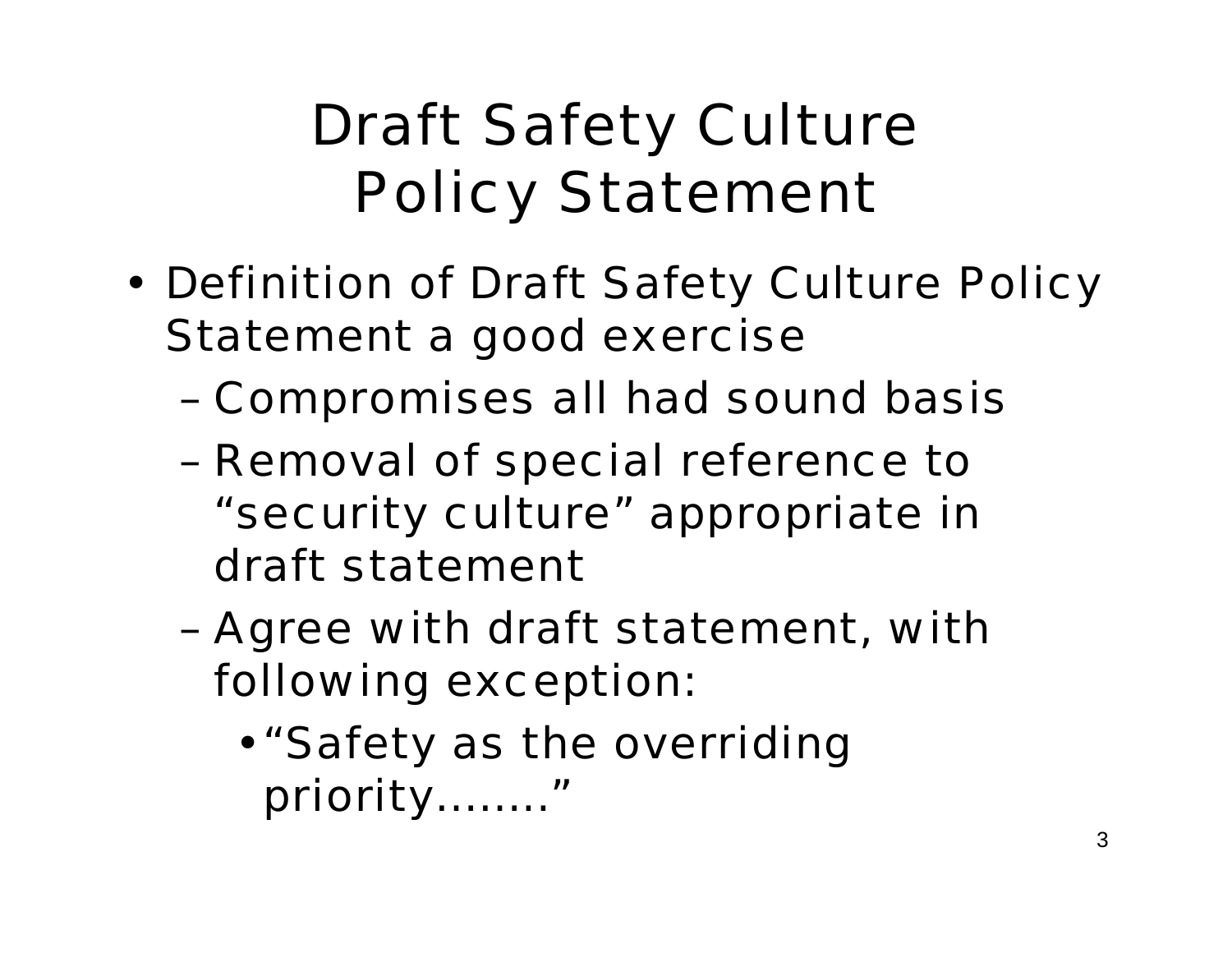## Fostering A Strong Safety Culture

- Next steps critical to ensure that the policy statement is comprehensive:
	- Personal concerns about the attention to Safety Conscious Work Environment (SCWE) issues;
	- – Personal concerns about ensuring that policy expectations drive improvements in anti-retaliation behaviors and respectful work environment accountabilities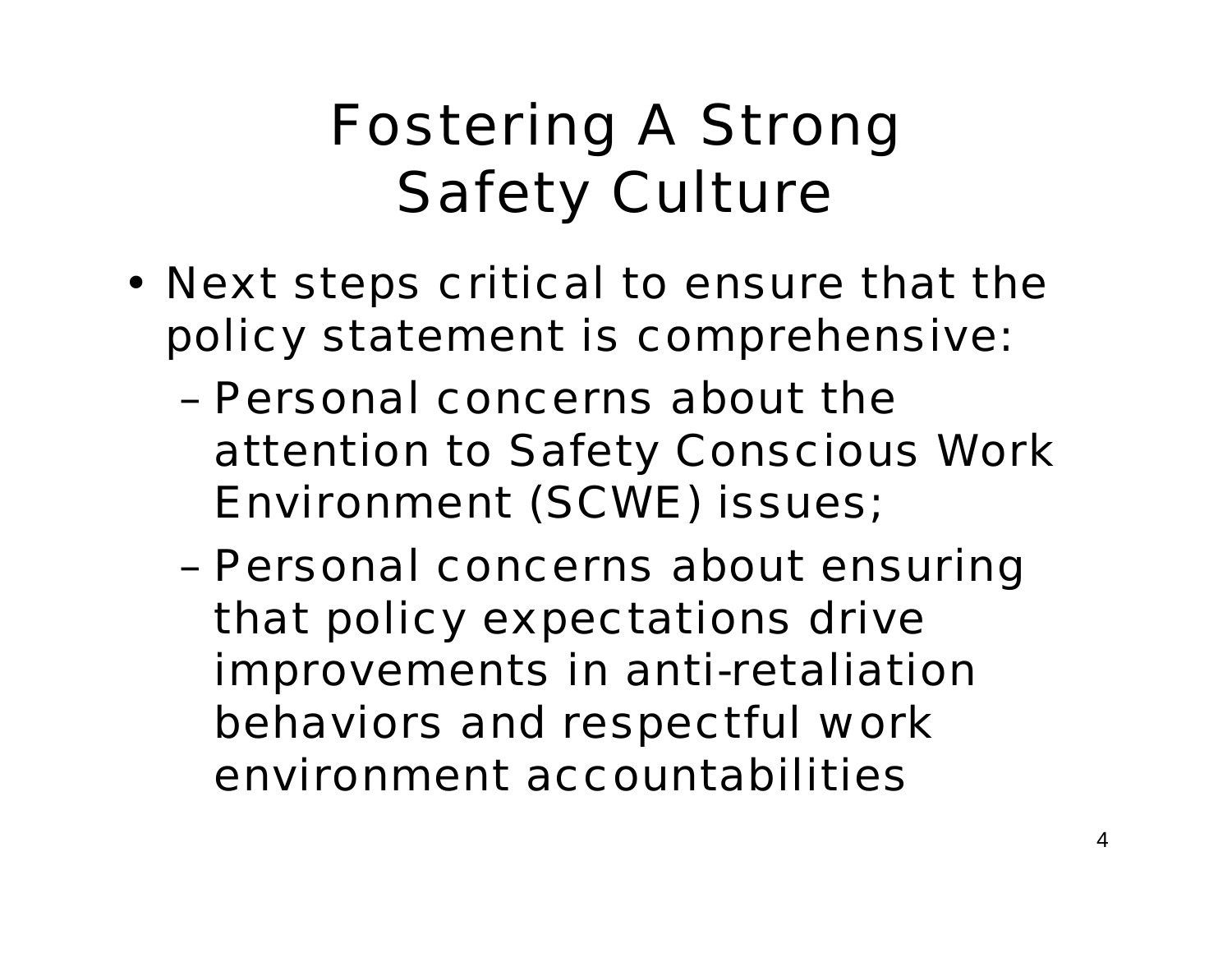## Assessing Safety Culture

- Believe that regulation is necessary and prudent in this area
	- – Adopt and restate my position from March, 2002 that regulation will provide consistent, reliable, and repeatable expectations;
	- – Urge reconsideration of the position of the Commission that we can get there without regulation.
	- – Recommendation based on philosophical view that we understand and work to what is measured, and for which we are held accountable.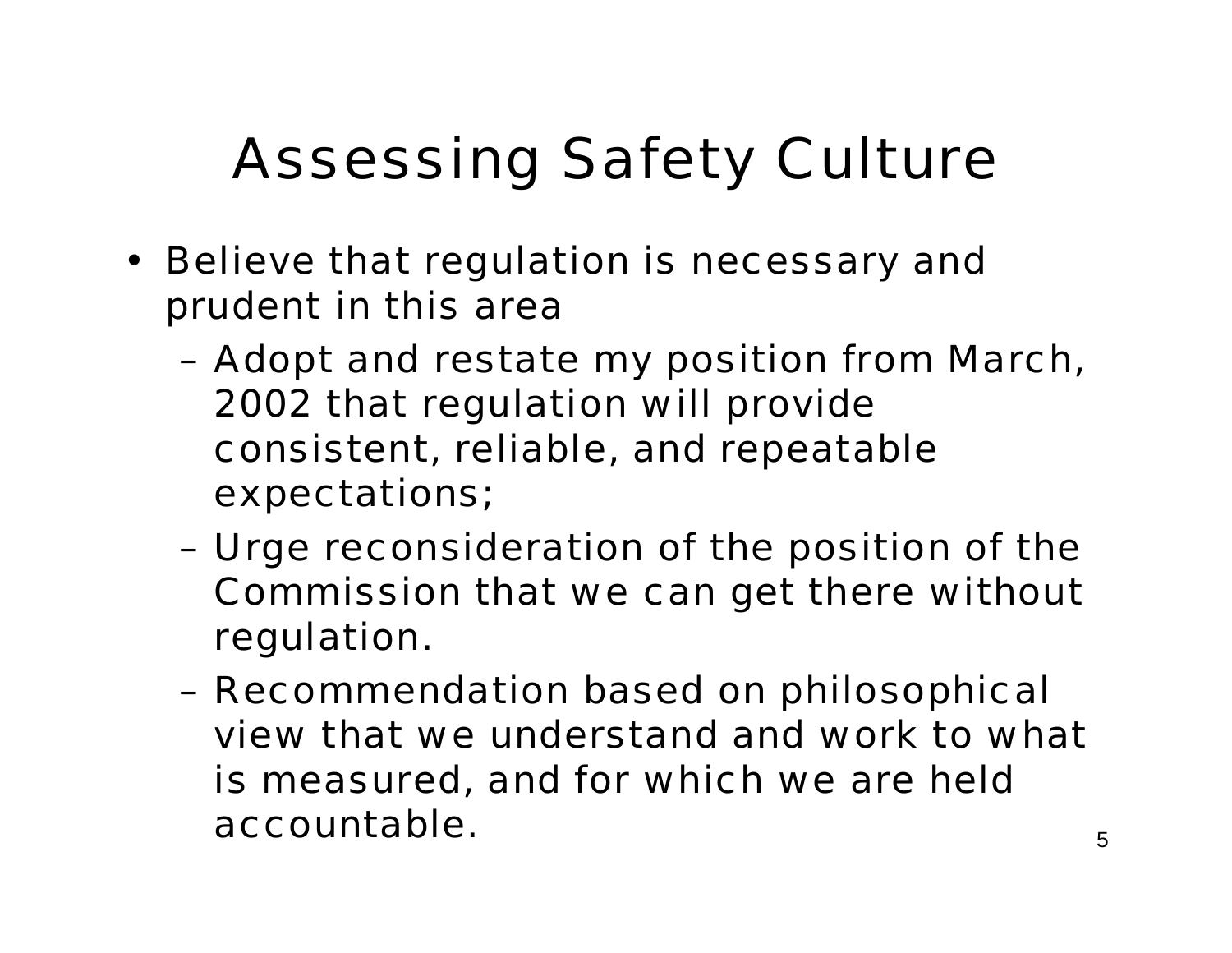## Implementation of Safety Culture Policy Across Industries

- More workshops appropriate to address a comprehensive implementation plan;
- Critical that this issue be finalized before new construction begins
	- – New construction should all have training, infrastructure, and employee concerns programs that reflect NRC's Safety Culture policy.
	- New construction and international corporations must be accountable to demonstrate proactively that each meets and incorporates new Safety Culture policy expectations.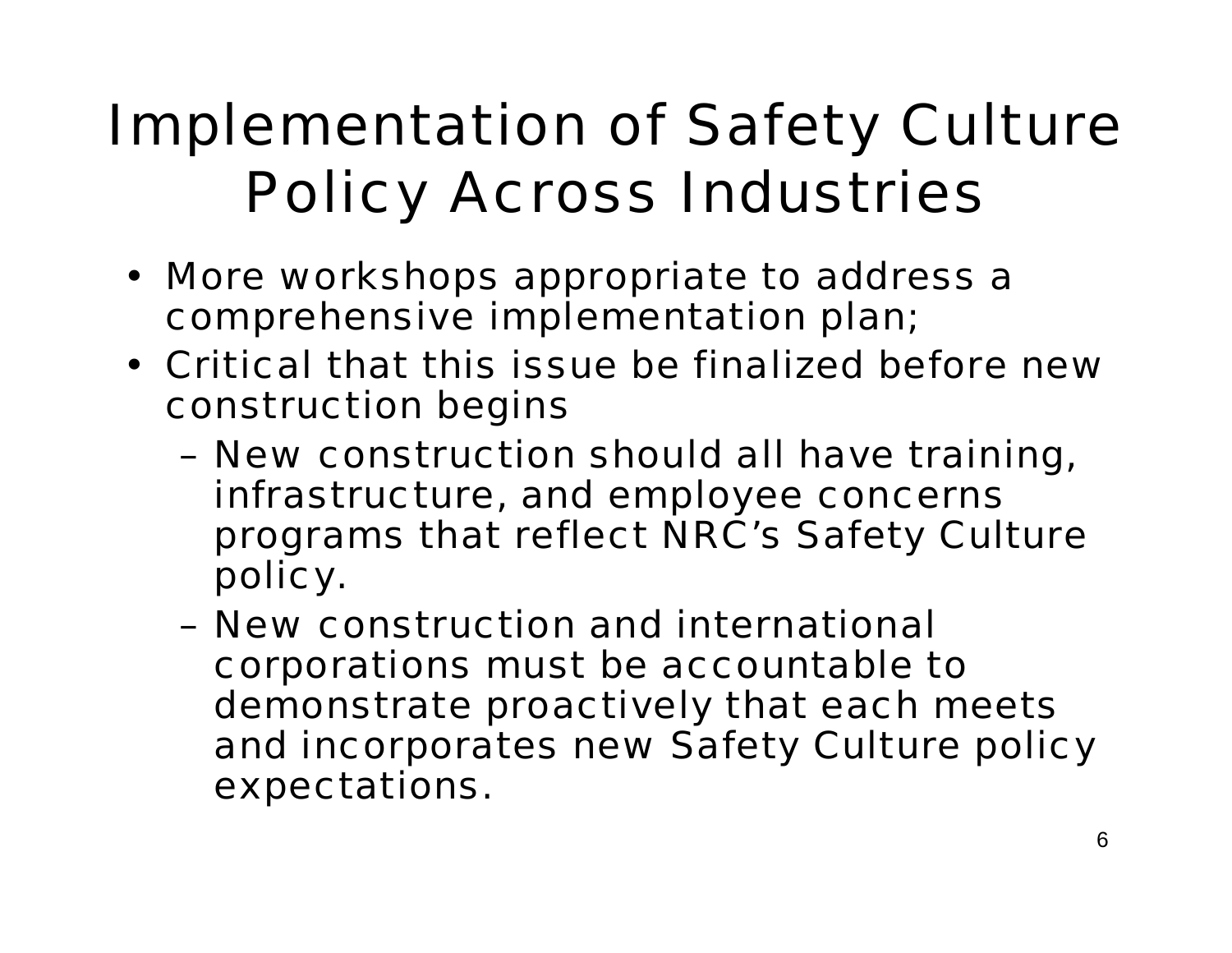### Internal NRC Safety Culture Work

- Substantial progress from the days when intimidation was a significant factor in how the Agency was managed;
- Strong recognition that the freedom to raise concerns and express differing professional opinions is the foundation for good decision-making process;
- Generally, a healthy respect for diversity of opinions and collaboration.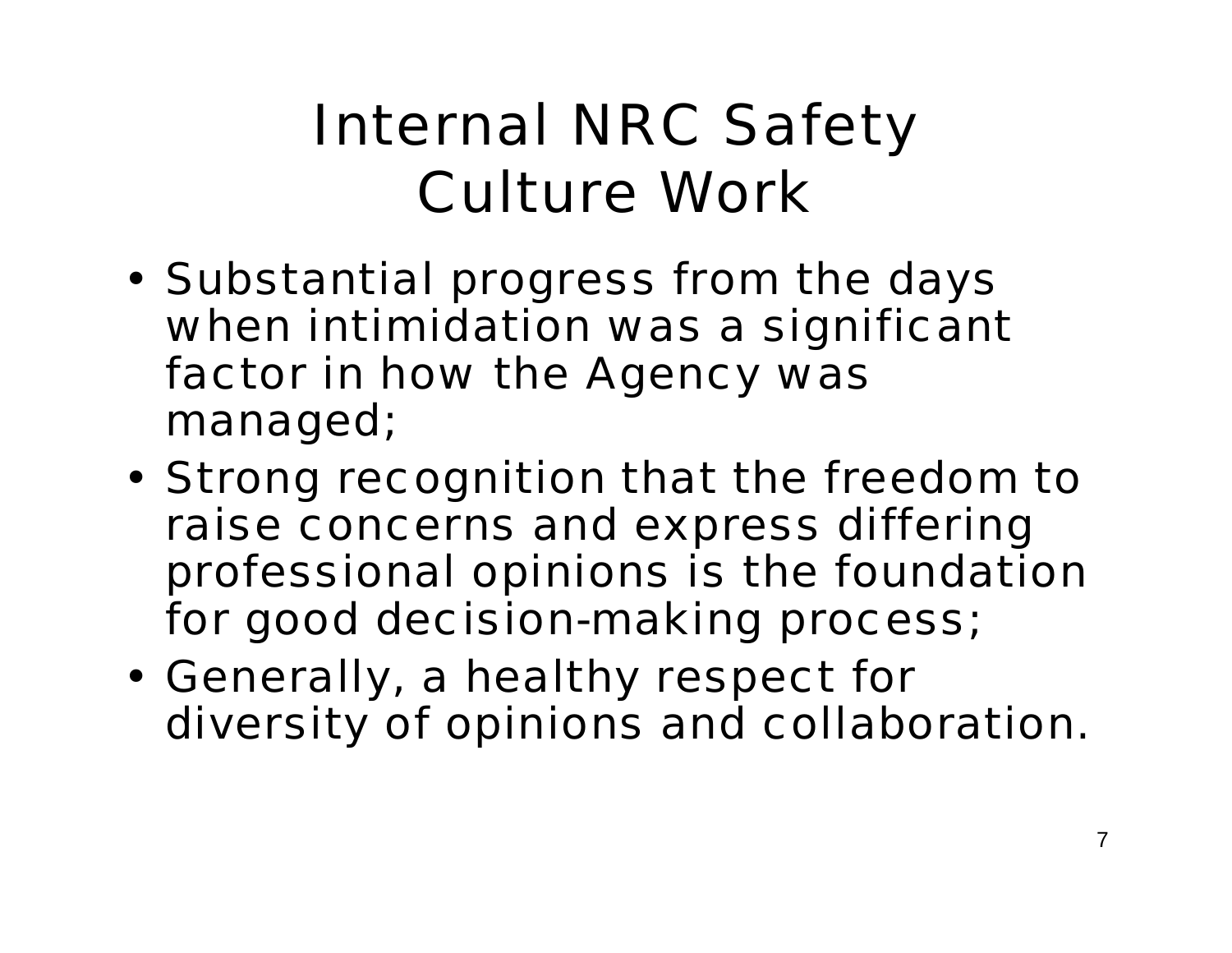## Internal NRC Safety Culture Work (cont'd)

- However, Commission should be vigilant in this area and seek to ensure Staff understands:
- No tolerance for intimidating behaviors by managerial staff;
- Commitment to respectful dialogue on differences of opinion for all staff;
- Develop a better internal alternative avenue for NRC employees to obtain timely and effective intervention on their concerns.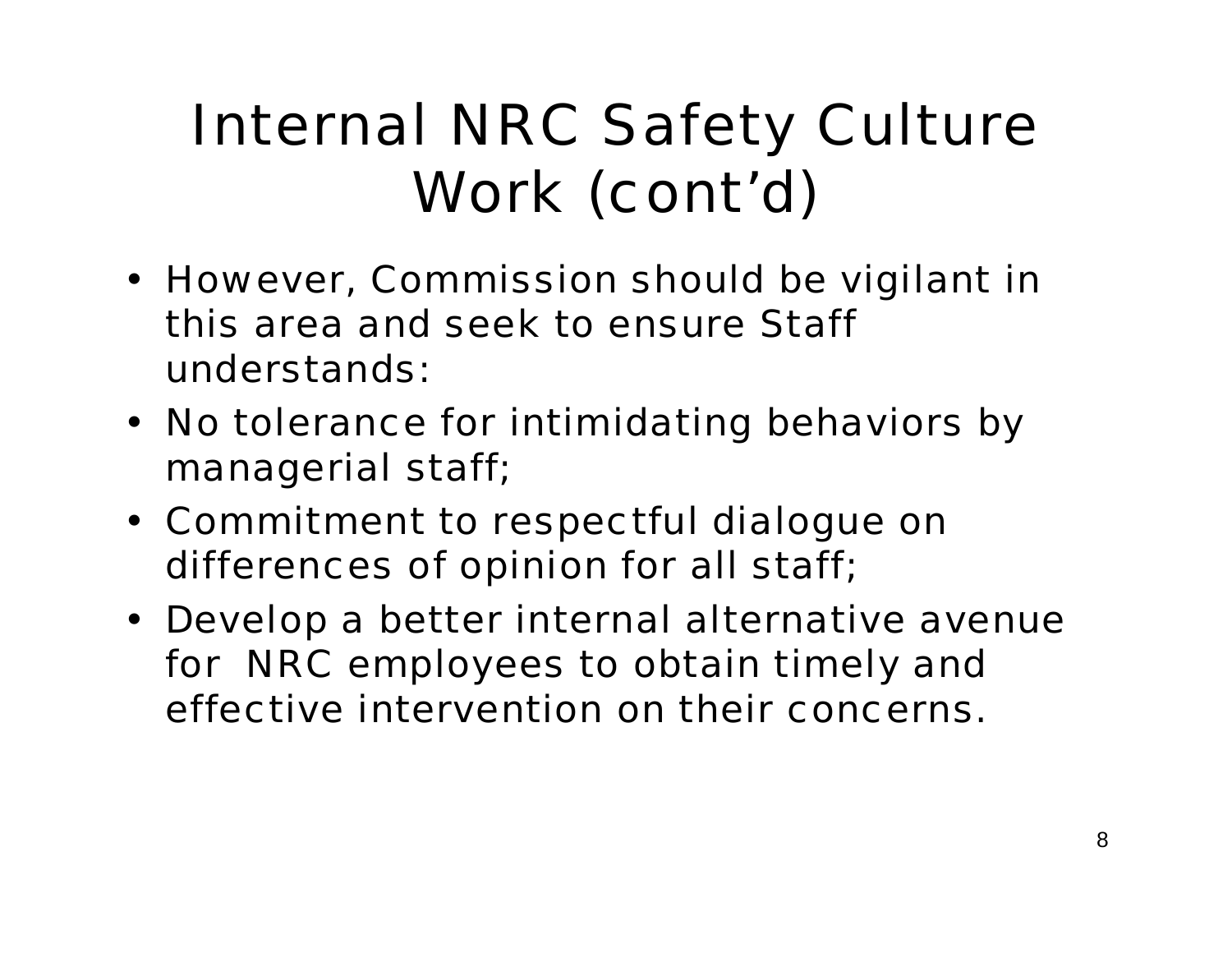## Internal NRC Safety Culture Work (cont'd)

- Support placement of the Safety Culture Program Manager position;
- Support issuance of behavioral expectations and Agency training and accountabilities;
- Support Office-Specific Action plans in those areas in which problematic behaviors have been identified by employees;
- Transparency with respect to those plans and actions;
- Important that these programs reach all NRC employees – in the Regions and at the facilities, where much of the day to day pressures impact staff.